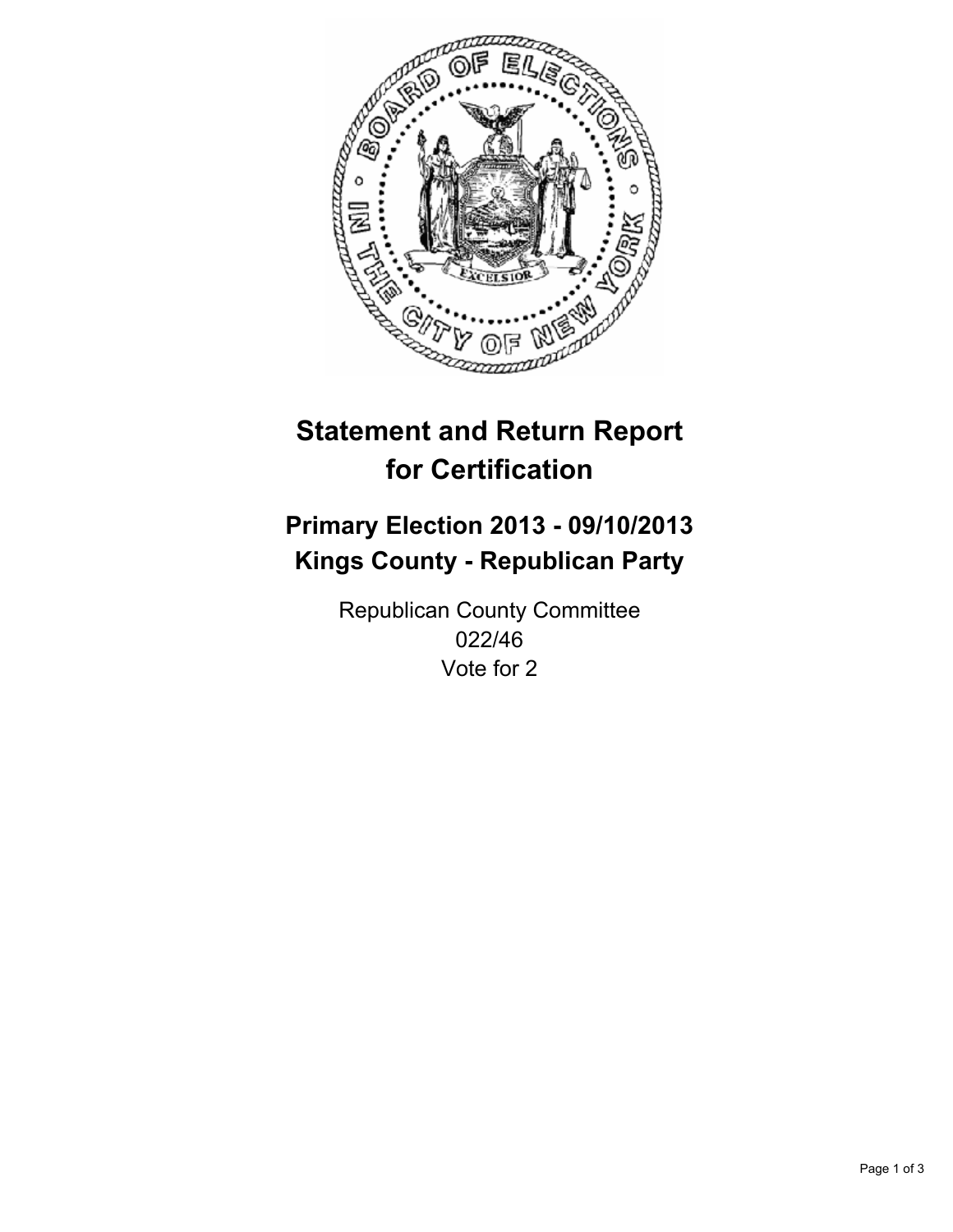

### **Assembly District 46**

| <b>EMERGENCY</b>         | 0  |
|--------------------------|----|
| ABSENTEE/MILITARY        | 0  |
| <b>FEDERAL</b>           | 0  |
| SPECIAL PRESIDENTIAL     | 0  |
| AFFIDAVIT                | 0  |
| <b>FAINA BARGRASER</b>   | 13 |
| <b>MIKHAIL BARGRASER</b> | 12 |
| THEODORE J. GHORRA       | 4  |
| <b>Total Votes</b>       | 29 |